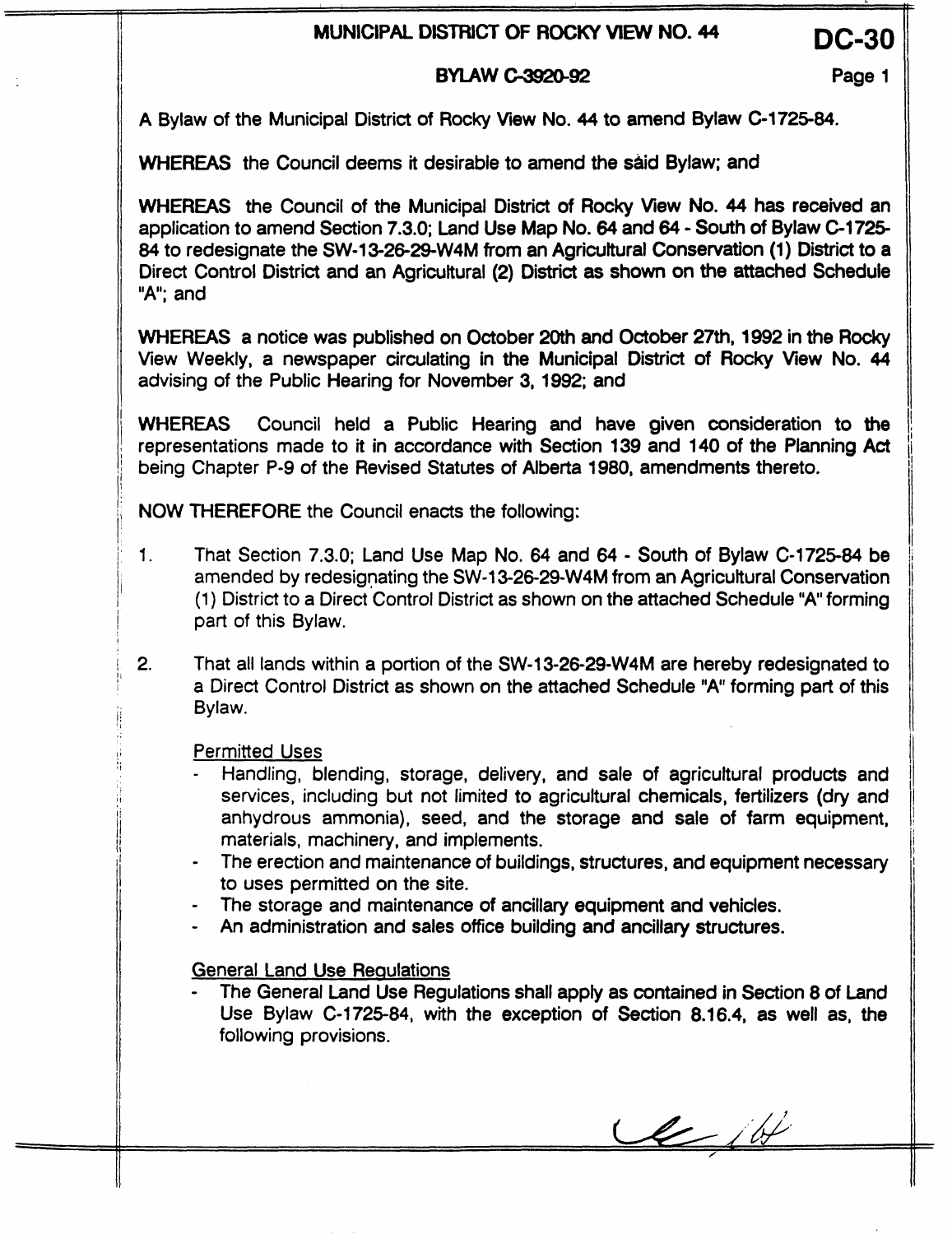| MUNICIPAL DISTRICT OF ROCKY VIEW NO. 44 |                                                                                                                                                                                                                                                                                 |  |
|-----------------------------------------|---------------------------------------------------------------------------------------------------------------------------------------------------------------------------------------------------------------------------------------------------------------------------------|--|
|                                         | <b>BYLAW C-3920-92</b><br>Page 2                                                                                                                                                                                                                                                |  |
|                                         | A Development Permit is required for all uses and the Municipal Planning<br>Commission shall consider and decide on applications for Development Permits.                                                                                                                       |  |
|                                         | Minimum Requirements (for buildings, parking, and storage):                                                                                                                                                                                                                     |  |
|                                         | Maximum area of site<br>$-10.00$ acres                                                                                                                                                                                                                                          |  |
|                                         | Front Yard (measured from the nearest limits of SH #566)<br>- 30.48 metres (100 ft.)                                                                                                                                                                                            |  |
|                                         | East Side Yard (measured from nearest limits of the most easterly property line:<br>- 15.24 metres (50 ft.)                                                                                                                                                                     |  |
|                                         | West Side Yard (measured from nearest limits of the north-south road allowance:<br>- 30.48 metres (100 ft.)                                                                                                                                                                     |  |
|                                         | Rear Yard (measured from nearest limits of most northerly property line):<br>$-15.24$ metres $(50 ft.)$                                                                                                                                                                         |  |
|                                         | Height<br>- 15 metres                                                                                                                                                                                                                                                           |  |
|                                         | Landscaping, Security, Fire Prevention, Height, and Controlled Appearance                                                                                                                                                                                                       |  |
|                                         | Landscaping, fencing, berming, visual screening, Fire Prevention Measures shall<br>be compatible with adjacent land uses and shall be as required by the Municipal<br>Planning Commission through the consideration of a Development Permit for any<br>development on the site. |  |
| $\bullet$                               | The location and appearance of buildings and structures shall be to the<br>satisfaction of the Municipal Planning Commission as a consideration of any<br>Development Permit issued for the site.                                                                               |  |
|                                         | The operation plan for the facilities for the handling, storage, and distribution of<br>chemicals shall be accepted by Alberta Environment prior to the storage of any<br>chemicals on site.                                                                                    |  |
|                                         | <b>Utilities</b>                                                                                                                                                                                                                                                                |  |
|                                         | Sewage disposal facilities shall be constructed to the satisfaction of Alberta<br>Labour and Alberta Environment prior to any use of the subject lands.                                                                                                                         |  |

Cité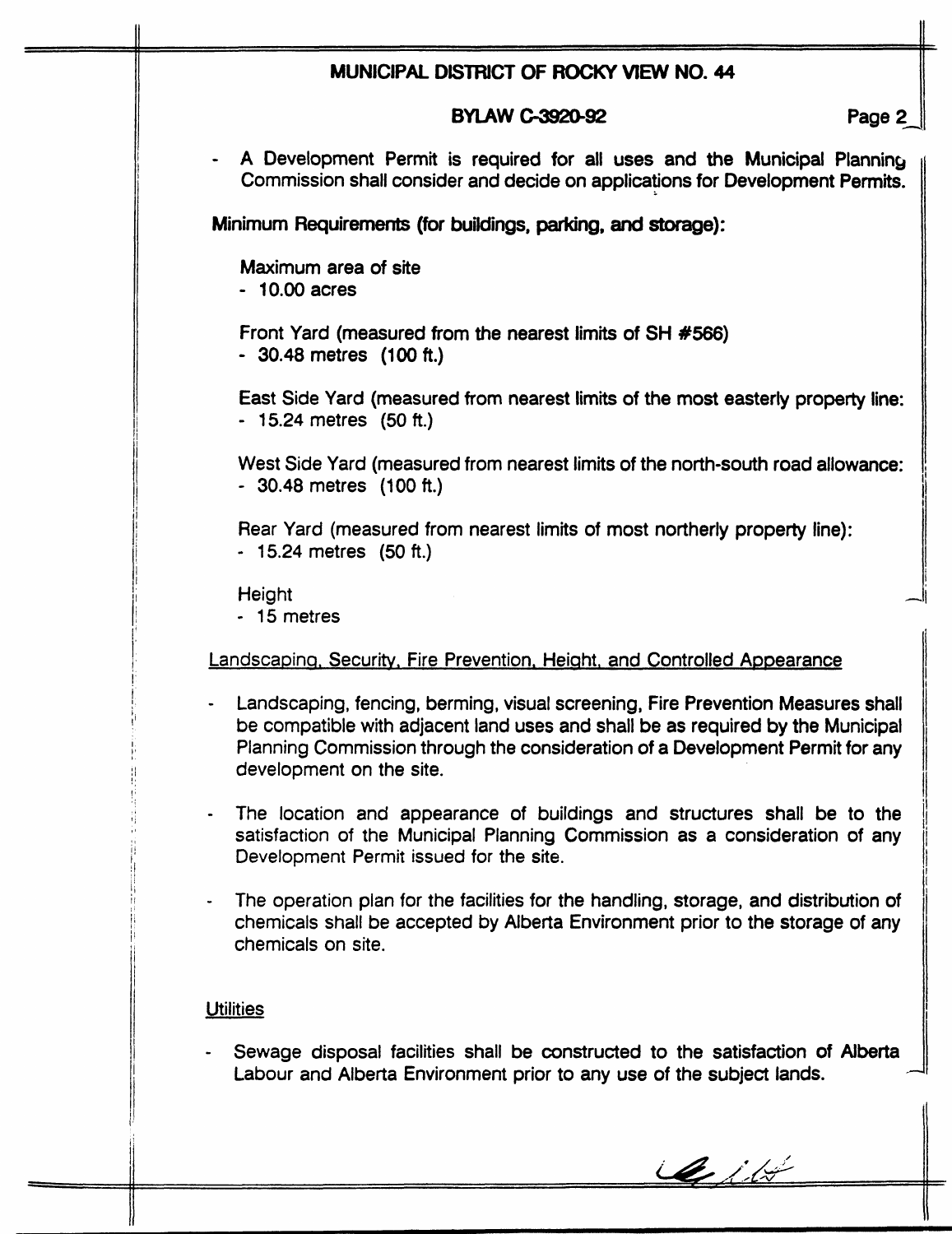## **MUNICIPAL DISTRICT OF ROCKY VIEW NO. 44**

#### **BYLAW C-3920-92 Page 3**

**3.** The Bylaw comes into effect upon the date of its third reading.

File: **6413002** 

First reading passed in open Council, assembled in the *City* of Calgary, in the Province of Alberta, this 13th day of October, **1992,** on a motion by Councillor **Wise.** 

Second reading passed in open Council, assembled in the City of Calgary, in the Province of Alberta, this 3rd day of November 1992, on a motion by Councillor Vincent.

Third and final reading passed in open Council, assembled in the City of Calgary, in the Province of Alberta, this 3rd day of November 1992, on a motion by Councillor **Devitt.** 

- *'a*  REEVE OR DE

<u>LE CELECE CHANACE</u>